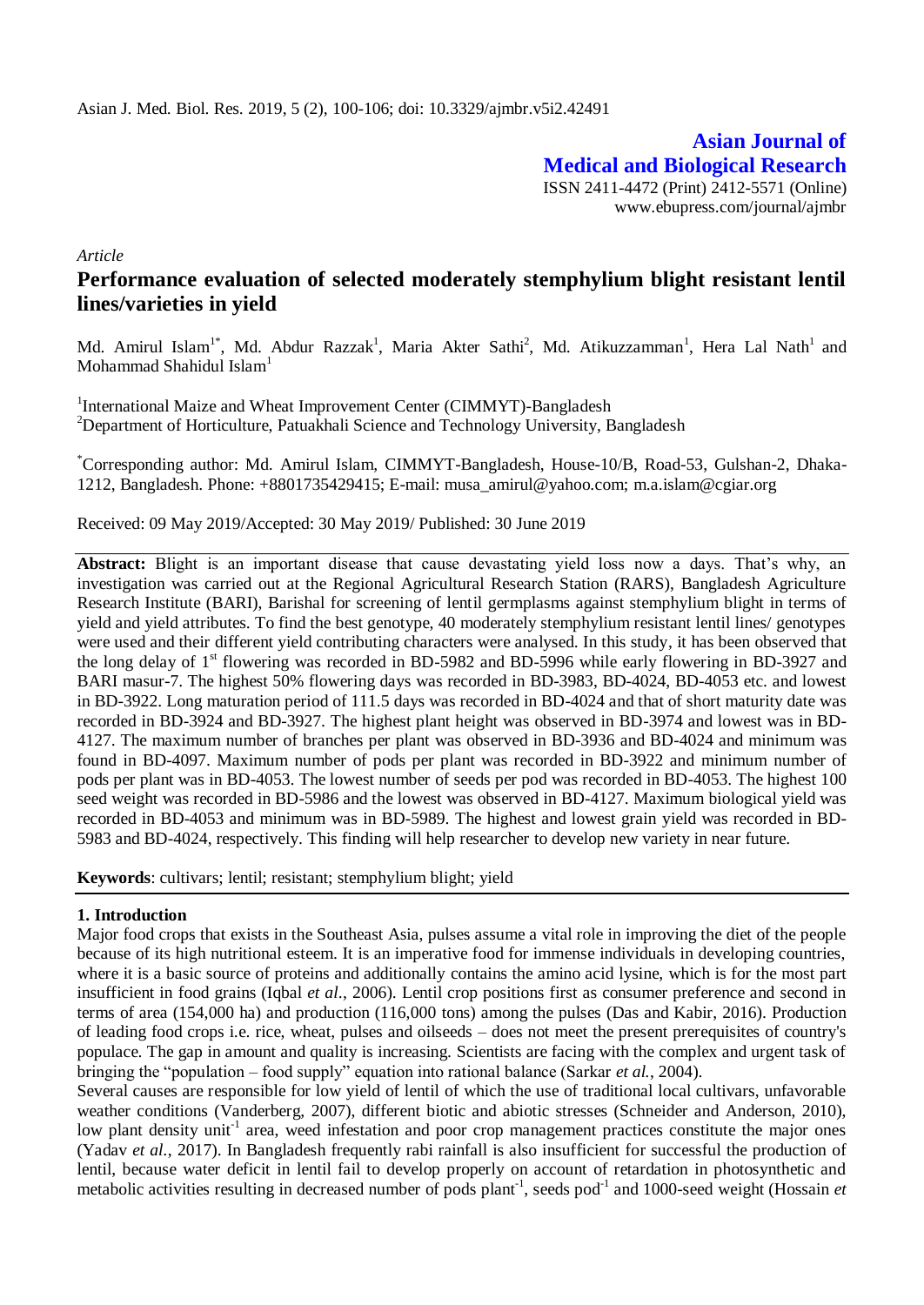*al.*, 2014). The crop also confronts sudden rise in temperature and depleting soil moisture at grain filling stage, causing forced maturity Fusarium wilt, root rot and rust diseases inflict heavy losses to the crop (Kumar *et al.*, 2013). Stemphylium blight caused by *Stemphylium* spp. is a common fungal disease of lentil, which under supportive conditions may cause noteworthy yield losses (Murray and Brennan, 2012). Impacts of stemphylium blight isn't completely clear yet in light of the fungus is an airborne pathogen (Benniza, 2005), it has caused significant yield losses to lentil production in South Asia and North America (Morrall *et al*., 2006) where it was first thought a minor disease (Bakr and Zahid, 1986; Bayaa and Erskine, 1998). It has reported that the crop yield of lentil had fundamentally negative correlation with the severity of stemphylium blight disease which is caused by *Stemphylium sarciniformis* (Sarder, 1995). However, infection can also cause seed staining, could result from infection even after early to mid-flowering. So even at a somewhat later stage, the fungus can cause economic damage (Isaacs, 2014). If the infection takes root toward harvest, however, it may potentially serve as a natural desiccant.

Loss of yield from stemphylium blight increased day by day. It might be minimized by screening lentil germplasm against blight pathotypes, application of fungicides etc. (Kant *et al*., 2017). So to feed the huge population and for sustainable food security, identification of blight resistant genotypes is must. Previous studies identified various lentil lines as Resistant, Moderately Resistant, Moderately Susceptible and Susceptible at different growth stages (Razzak *et al*., 2018). The present research was carried out to compare yield and yield characters of 40 moderate resistant lines of lentil and screening best genotypes for future use.

## **2. Materials and Methods**

# **2.1. Experiment details**

The experiment was conducted in experimental field of Regional Agricultural Research Station (RARS), Bangladesh Agricultural Research Institute (BARI), Rahmatpur, Barishal. The experiment was laid out in Randomized Complete Block Design (RCBD) with two replications. The individual plot size was 2 sq.m. (4 m  $\times$ 0.5 m). Distance between two blocks was 0.5 m. Each row was 4 m long and 0.25 m wide. BARI masur-7 and a local variety was used as check. Provax-200  $\omega$  5g/kg was used to treat lentil seed to minimize seed borne pathogen. Furrows were made with power tiller driven furrows maintaining a distance of 40 cm. Seeds were sown in the furrow using a polythene bag containing required amount for each plot. The furrows were covered with soil soon after sowing. Cultivation technique and all other intercultural operations were followed as per BARI Handbook.

## **2.2. Plant materials**

Materials of this experiment were collected from Plant Genetic Resource Centre (PGRC) Gazipur and Pulses Research Centre (PRC), Ishurdi, Pabna. The collected seeds were stored in a well-ventilated room at room temperature immediately after receiving. Seeds were preserved in a refrigerator in the Plant Pathology laboratory followed by registration till field experiment starts.

## **2.3. Data collection**

The crop was harvested at fully matured stage. Days to  $1<sup>st</sup>$  flowering was recorded in number of days after sowing when 1<sup>st</sup> flowering is open. Days to 50% Flowering (DFLR) was recorded in number of days after sowing when 50% plants in the plot sets the first flower. Days to maturity (DMAT) was recorded in number of days after sowing when 90% of the plot is ready for harvest. Ten plants of each unit plots were randomly selected at maximum growth stage for recording the data on plant height, number of branches per plant, total number of pods per plant, total number of seeds per pod after harvest. Weight of 100 seeds were recorded in grams. Biological yield and grain yield of lentil lines/varieties were recorded in kg per hectare.

## **2.4. Analysis of data**

The collected data were analyzed statistically. Analysis of variance and LSD test were done to find out the significant difference among the treatment means.

## **3. Results**

# **3.1. Duration to 1st flowering, 50% flowering and maturity**

Table 1 shows the remarkable variation in duration of  $1<sup>st</sup>$  flowering, 50% flowering and maturity days in different lentil lines/varieties. Some lines/varieties were gave flower earlier and some lines/varieties took more duration. It ranged from 59 days to 63 days. The highest 1st flowering days was recorded in BD-5982 and BD-5996 followed by BD-4069 (62.5 days) and BD-4088 (62.5 days) and the lowest in BD-3927 and BARI masur-7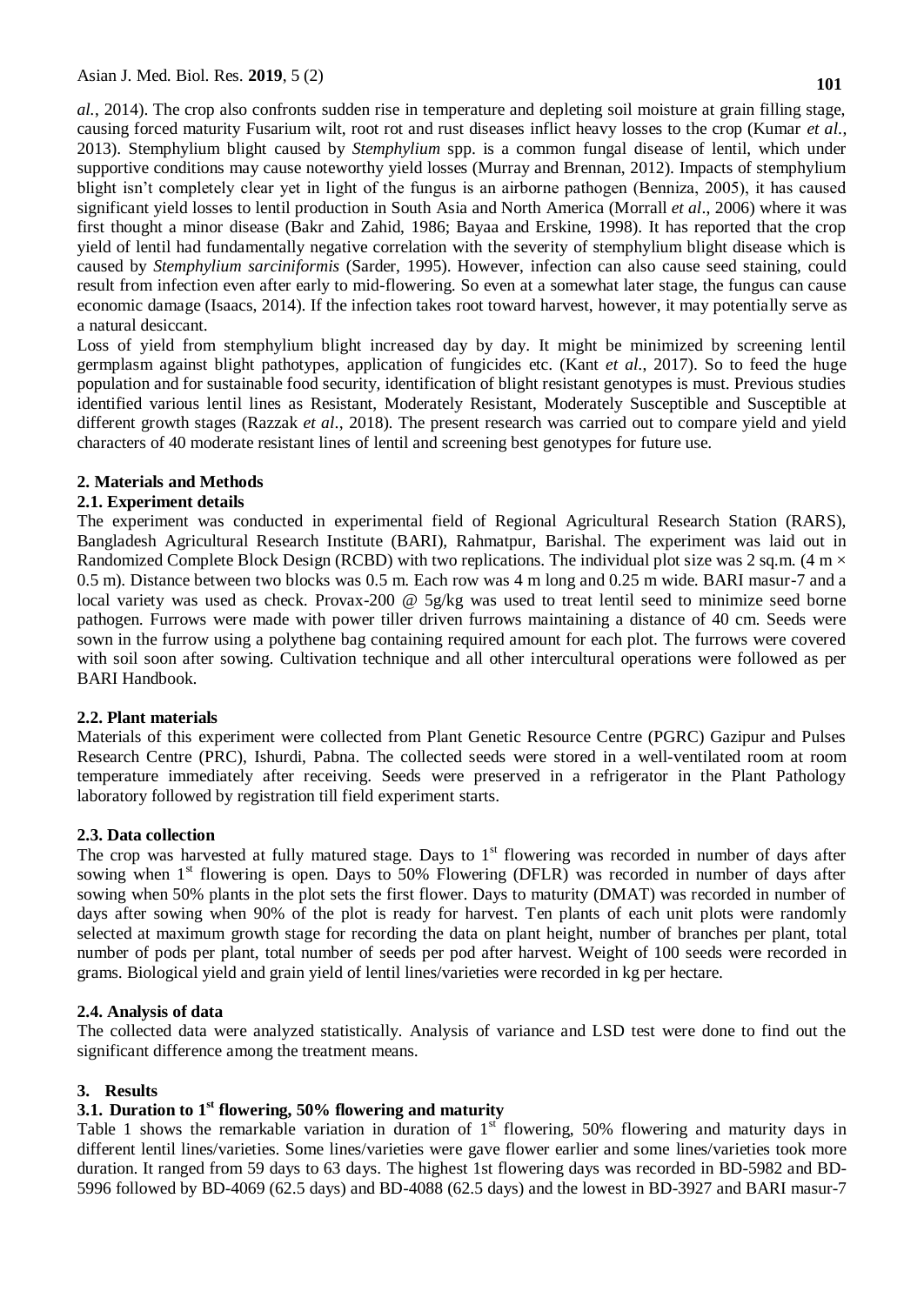followed by BD-3930 (59.5 days), BD-3943, BD-3948, BD-4054 and BD-4102. Duration of 50% flowering ranged from 65 days to 70.5 days. It has been observed that the highest 50% flowering days was recorded in BD-3983, BD-4024, BD-4053, BD-4069, BD-4087, BD-4105, BD-4115, BD-5982, BD-5983 and BD-5991 and the lowest 50% flowering days was recorded in BD-3922 line followed by BD-3948 (66.50 days) and BARI masur-7 (66 days). Days to maturity ranged from 105.5 days to 111.5 days. Long duration (111.5 days) was recorded in BD-4024 followed by BD-3931 (110.5 days), BD-3983 (110.5 days), BD-3984 (110.5 days), BD-4053 (110.5 days), BD-4069 (110.5 days), and BD-5996 (110.5 days). Short duration was recorded in BD-3924 and BD-3927 followed by BD-3921 (106.0 days), BD-3922 (106.0 days), BD-3928 (106.0 days), BD-3929 (106.0 days), BD-4054(106.0 days), BD-4115 (106.0 days), BD-4134 (106.0 days).

# **3.2.Plant height**

Marked variation was noticed in respect of plant height. The tested 40 lines/ varieties were showed significant difference to each other (Table 1) in the field condition. The plant height ranged from 28.50 cm to 47.80 cm while the tallest plant was recorded in BD-3974 followed by BD-4102 (46.70 cm) and BARI masur-7 (45.50 cm) and the shortest plant was recorded in BD-4127 followed by BD-5982 (29.40 cm) and BD-3972 (30.10 cm). Most of the lines/varieties were smaller than the check variety (Table 1).

# **3.3. Number of branches plant-1 , pods per plant and seeds per pod**

There had an appreciable variation among number of branches of plant, pods per plant and seeds per pod. It was found that most of the lines/verities gave two to three primary branches yet only two lines gave maximum (3.70) primary branches in average viz. BD-3936 and BD-4024 followed by BD-3921(3.65), BD-3922(3.55). Minimum number of branches per plant was recorded in BD-4097 (2.40) followed by BARI masur-7 (2.60) and Local check (2.60) (Table 1). Number of pods ranged from 37.50 to 98.80 while minimum number of pods was recorded in BD-4053 followed by BD-4134(39.60) and maximum number of pods was recorded in BD-3922 followed by BARI masur-7 (91.90). Number of seeds per pod ranged from 1.75 to 2.00 where the lowest number of seeds per pod was recorded in BD-4053 followed by BD-4024 (1.80), BD-3930 (1.90), BD-3948 (1.90), BD-3972 (1.90), BD-3974 (1.90) and BD-4127 (1.90) and rest of the lines bear the highest number of seeds (2.0) per pod (Table 2).

## **3.4. 100 seed weight (g)**

In respect of 100 seed weight marked variation has been found. The hundred seed weight under different lines/ verities ranged from 1.00 g to 2.10 g while the highest weight was recorded in BD-5986 followed by BD-3972 (1.45 g), BD-3984 (1.45 g), BD-4102 (1.45 g), BD-4105 (1.45 g), BD-5983 (1.45 g) and BARI masur-7 and the lowest 100 seed weight was recorded in BD-4127 followed by BD-3927 (1.05 g), BD-3932 (1.10 g), BD-5996 (1.10g) (Table 2).

# **3.5. Biological yield**

Biological yield of different lines showed significant variation and ranged from 747.20 kg ha<sup>-1</sup> to 1567 kg ha<sup>-1</sup> while the highest biological yield was recorded in BD-4053 followed by BD-4054 (1556 kg ha<sup>-1</sup>), BD-3943( 1447 kg ha<sup>-1</sup>), BD-4024 (1439 kg ha<sup>-1</sup>), BD-3921(1381 kg ha<sup>-1</sup>), BD-4023 (1342 kg ha<sup>-1</sup>), BD-3974 (1303 kg ha<sup>-1</sup>) <sup>1</sup>) and the lowest value recorded in BD-5989 followed by BD-3984 (752.80 kg ha<sup>-1</sup>), and BD-3930 (847.20 kg  $ha^{-1}$ ) (Table 2).

# **3.6. Grain yield**

The grain yield per hectare differ significantly from one to another under field condition (Table 2). The yield ranged from 488.90 kg ha<sup>-1</sup> to 1389.00 kg ha<sup>-1</sup> while the highest grain yield was recorded in BD-5983 followed by BD-5989 (1278 kg ha<sup>-1</sup>) and BD-5992 (1261 kg ha<sup>-1</sup>) and the lowest yield weight was recorded in BD-4024 followed by BD-3972 (533.30 kg ha<sup>-1</sup>) and BD-3921 (577.80 kg ha<sup>-1</sup>).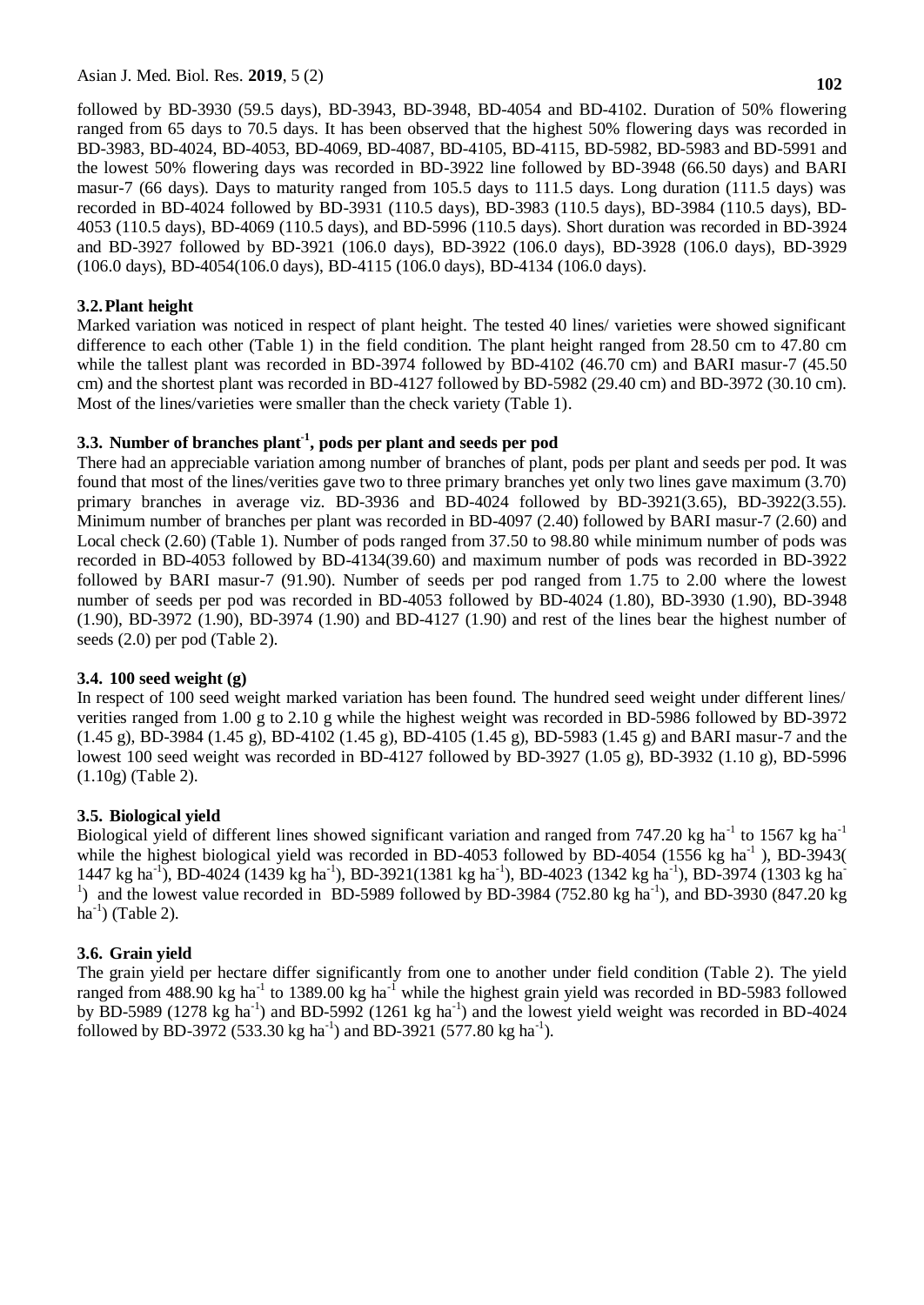**Table 1. Days to 1st flowering, days to 50% flowering, days to maturity, plant height and no. of branches plant-1 of 40 lentil lines/varieties under natural field condition during 2011-12 at RARS, BARI, Rahmatpur, Barishal.**

| Sl.             | Name of         | Days to 1 <sup>st</sup> | Days to 50%            | Days to                | <b>Plant</b> height | No. of branches       |
|-----------------|-----------------|-------------------------|------------------------|------------------------|---------------------|-----------------------|
| No.             | lines/varieties | flowering               | flowering              | maturity               | (cm)                | $plant-1$             |
| $\mathbf{1}$    | BD-3921         | $61.00$ ab              | 67.50 b-f              | 106.0 <sub>h</sub>     | $35.95 i-1$         | 3.65 ab               |
| $\overline{2}$  | BD-3922         | $60.00$ ab              | 65.50 f                | $106.0$ gh             | 37.75 d-f           | $3.55a-c$             |
| $\overline{3}$  | BD-3924         | 62.00ab                 | 68.50 a-e              | 105.5 h                | 36.00 h-l           | $3.00 c-g$            |
| $\overline{4}$  | BD-3927         | 59.00 b                 | 67.00 c-f              | 105.5h                 | 40.50c              | $3.50a-c$             |
| $\overline{5}$  | <b>BD-3928</b>  | $61.00$ ab              | $\overline{68.50}$ a-e | $106.0$ gh             | 32.80 o-r           | 2.80 e-h              |
| $\overline{6}$  | BD-3929         | $60.50$ ab              | 68.00 a-f              | 106.0 gh               | 35.10 k-n           | $3.00 c-g$            |
| $\overline{7}$  | <b>BD-3930</b>  | 59.50 ab                | 67.50 b-f              | 109.5 b-d              | 32.10 qr            | 3.40 a-d              |
| $\overline{8}$  | BD-3931         | $60.00$ ab              | 69.50 a-c              | 110.5 ab               | 37.7 d-f            | 2.80 e-h              |
| $\overline{9}$  | BD-3932         | 61.00 ab                | 68.00 a-f              | $108.0 c-g$            | 33.10 o-r           | $3.40$ a-d            |
| 10              | BD-3936         | 61.50 ab                | $\overline{69.50}$ a-c | 107.0 e-h              | 37.70 d-f           | $3.70\,\mathrm{a}$    |
| 11              | BD-3943         | 59.50 ab                | 67.00 c-f              | 109.0 b-e              | $37.60 d-g$         | 2.80 e-h              |
| 12              | <b>BD-3948</b>  | 59.50 ab                | 66.50 d-f              | 106.5 f-h              | 34.25 m-o           | 2.80 e-h              |
| 13              | BD-3972         | $60.00$ ab              | 68.50 a-e              | $108.0 c-g$            | 30.10 s             | $3.10b-g$             |
| 14              | BD-3974         | 61.50 ab                | 69.50 a-c              | 109.5 b-d              | 47.80 a             | $3.05c-g$             |
| 15              | BD-3983         | $61.00$ ab              | 70.50 a                | 110.5 ab               | $37.55 d-g$         | 2.80 e-h              |
| 16              | BD-3984         | $60.00$ ab              | 69.50 a-c              | 110.5 ab               | $36.10$ g-l         | 3.50 a-c              |
| 17              | BD-4023         | $60.00$ ab              | 69.50 a-c              | 109.5 b-d              | 37.20 e-i           | $3.15a-g$             |
| 18              | <b>BD-4024</b>  | 61.00 ab                | 70.50a                 | 111.5a                 | 34.70 l-n           | 3.70a                 |
| 19              | <b>BD-4053</b>  | 61.50 ab                | 70.50 a                | 110.5 ab               | 32.25 qr            | 2.80 e-h              |
| $20\,$          | <b>BD-4054</b>  | 59.50 ab                | 70.00 ab               | 106.0 gh               | 38.80 d             | $3.50a-c$             |
| 21              | <b>BD-4069</b>  | 62.50 ab                | 70.50a                 | 110.5 ab               | 36.60 f-k           | 3.30 a-e              |
| $22\,$          | <b>BD-4087</b>  | 61.00 ab                | 70.50a                 | 108.5 c-f              | $35.50 j-n$         | $3.00 c-g$            |
| 23              | <b>BD-4088</b>  | 62.50 ab                | 69.50 a-c              | 106.5 f-h              | 31.90 qr            | $3.10b-g$             |
| $24\,$          | <b>BD-4095</b>  | $60.00$ ab              | 69.00 a-d              | 107.5 d-h              | 38.50 de            | $3.50a-c$             |
| $\overline{25}$ | <b>BD-4097</b>  | $61.00$ ab              | 70.00 ab               | $110.0 a-c$            | 37.00 e-j           | 2.40h                 |
| $26\,$          | <b>BD-4102</b>  | 59.50 ab                | $\overline{70.00}$ ab  | $108.0 c-g$            | 46.70 ab            | 2.80 e-h              |
| $\overline{27}$ | <b>BD-4105</b>  | 61.00 ab                | 70.50a                 | $108.5 b-f$            | 37.80 d-f           | $3.20$ a-f            |
| 28              | BD-4115         | 62.00 ab                | $\overline{70.50}$ a   | 106.0 <sub>h</sub>     | 37.50 d-h           | $2.90$ d-h            |
| $\overline{29}$ | <b>BD-4127</b>  | 61.50 ab                | 69.00 a-d              | 108.5 b-f              | 28.50t              | $\frac{1}{3.00}$ c-g  |
| $\overline{30}$ | <b>BD-4134</b>  | 62.00ab                 | $\overline{7}0.00$ ab  | $\overline{106.0}$ gh  | $33.20$ o-q         | $3.20$ a-f            |
| $\overline{31}$ | <b>BD-5982</b>  | 63.00 a                 | $\overline{70.50}$ a   | 107.5 d-h              | 29.40 st            | $3.10b-g$             |
| $\overline{32}$ | <b>BD-5983</b>  | 61.50 ab                | 70.50a                 | $\overline{1}10.0$ a-c | $34.00 n-p$         | $\overline{3.00}$ c-g |
| $\overline{33}$ | BD-5986         | $62.00$ ab              | 70.00 ab               | $108.5 b-f$            | 31.60r              | $3.50$ a-c            |
| $\overline{34}$ | <b>BD-5989</b>  | $60.00$ ab              | 70.00 ab               | 108.0 d-g              | 35.90 i-l           | 3.30 a-e              |
| $\overline{35}$ | BD-5991         | $60.50$ ab              | 70.50a                 | 107.5 d-h              | 34.30 m-o           | $2.80e-h$             |
| $\overline{36}$ | <b>BD-5992</b>  | $62.00$ ab              | 69.50 a-c              | 110.0 a-c              | 32.60 p-r           | $3.40$ a-d            |
| 37              | $BD-5993$       | $60.50$ ab              | 70.00 ab               | $108.5 b-f$            | 35.70 i-m           | 2.70 f-h              |
| 38              | <b>BD-5996</b>  | 63.00 a                 | 69.50 a-c              | 110.5 ab               | 32.30 qr            | $3.50a-c$             |
| 39              | BARI masur-7    | 59.00 b                 | 66.00 ef               | $108.0 c-g$            | 45.50 b             | $\overline{2.60}$ gh  |
| 40              | Local check     | $60.00$ ab              | $67.50 b-f$            | $\overline{108.0}$ d-g | 41.75 c             | $2.60$ gh             |
| LSD(0.05)       |                 | 2.89                    | 2.17                   | 1.67                   | 1.33                | 0.49                  |
| CV(%)           |                 | 2.35                    | 1.55                   | 0.76                   | 1.83                | 7.70                  |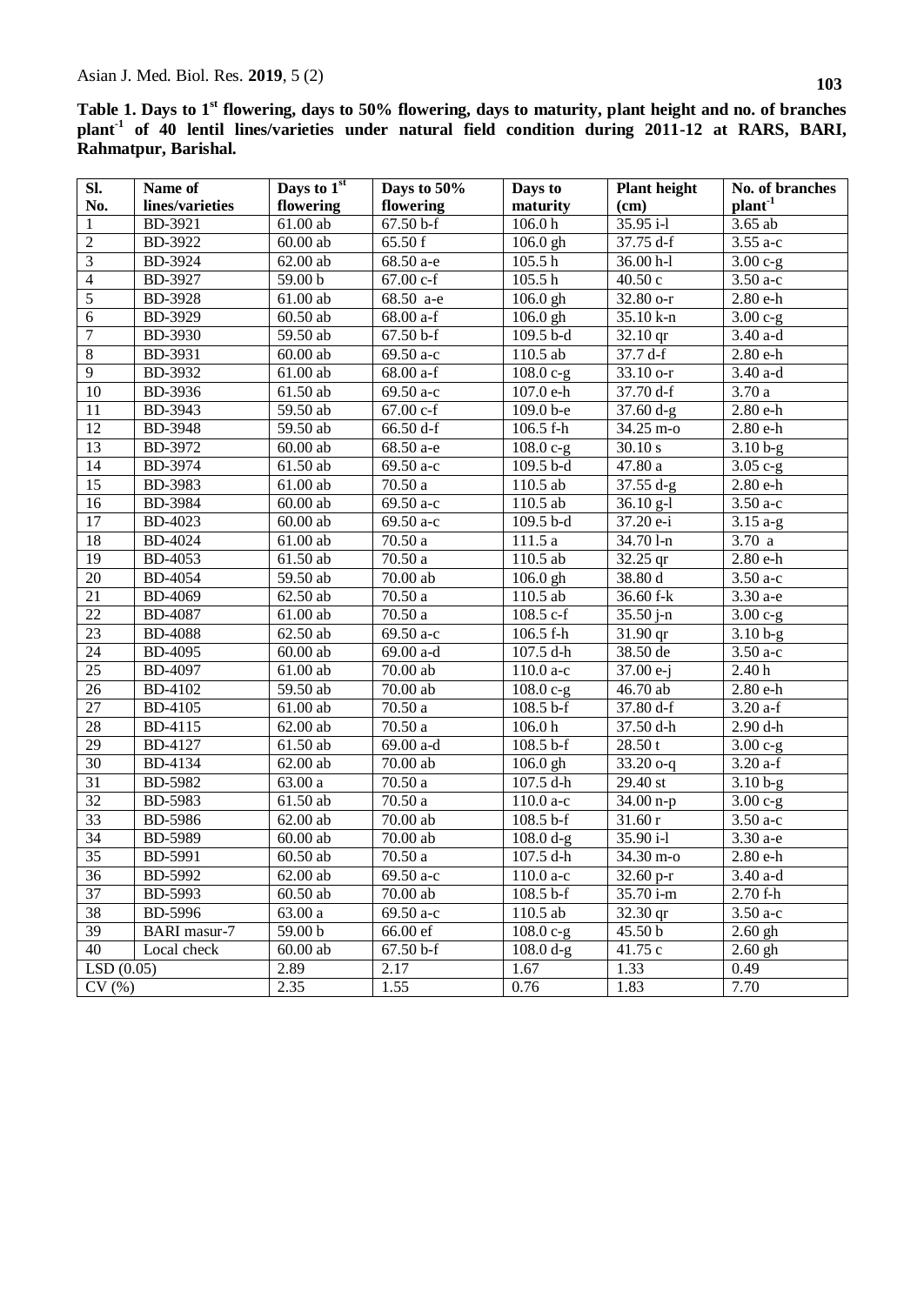| Table 2. No. of pods plant <sup>-1</sup> , no. of seeds plant <sup>-1</sup> and 100 seed weight (g), biological yield and yield of 40 |  |
|---------------------------------------------------------------------------------------------------------------------------------------|--|
| lentil lines/varieties under natural field condition.                                                                                 |  |

| Sl.             | Name of             | No. of pods                   | No. of seeds        | 100 seed wt.                        | <b>Biological yield</b> | Yield $(kg ha1)$         |
|-----------------|---------------------|-------------------------------|---------------------|-------------------------------------|-------------------------|--------------------------|
| No.             | lines/varieties     | plant <sup>1</sup>            | plan <sup>1</sup>   | (g)                                 | $(kg ha-1)$             |                          |
| $\mathbf{1}$    | BD-3921             | 44.90 tu                      | 2.00a               | $1.15 d-f$                          | 1381.00 c               | 577.80 q-s               |
| $\overline{2}$  | BD-3922             | 98.80 a                       | $2.00\,\mathrm{a}$  | 1.40 bc                             | 1153.00 f-i             | 916.70 e-j               |
| $\overline{3}$  | BD-3924             | $\sqrt{69.40}$ g              | 2.00a               | $1.35b-d$                           | 1192.00 f               | $811.10$ j-m             |
| $\overline{4}$  | BD-3927             | $50.80$ o-q                   | $2.00\,\mathrm{a}$  | 1.05 f                              | 1133.00 g-j             | $866.70 \text{ g-k}$     |
| $\overline{5}$  | <b>BD-3928</b>      | 58.70 i-l                     | $2.00\,\mathrm{a}$  | 1.30 be                             | 1097.00 i-k             | 933.30 e-i               |
| $\overline{6}$  | BD-3929             | 49.50 p-r                     | 2.00a               | $1.35b-d$                           | 1183.00 fg              | $905.60 f - j$           |
| $\overline{7}$  | BD-3930             | $47.00$ r-t                   | $1.90$ ab           | $1.35b-d$                           | 847.20 p                | 822.20 i-m               |
| $\overline{8}$  | BD-3931             | $61.00 h - k$                 | $2.00\,\mathrm{a}$  | 1.40 bc                             | 1061.00 kl              | 1028.00 c-e              |
| $\overline{9}$  | BD-3932             | 54.20 m-o                     | $2.00\,\mathrm{a}$  | $1.10 \text{ }\overline{\text{ef}}$ | 1131.00 g-j             | 972.20 d-g               |
| $\overline{10}$ | BD-3936             | 57.90 j-m                     | 2.00a               | 1.40 bc                             | 1089.00 jk              | $672.20$ o-q             |
| 11              | BD-3943             | 57.70 k-m                     | $2.00\,\mathrm{a}$  | $1.35b-d$                           | 1447.00 b               | $\overline{1028.00}$ c-e |
| 12              | <b>BD-3948</b>      | 74.70 f                       | 1.90 ab             | 1.40 bc                             | 1183.00 fg              | 1028.00 с-е              |
| $\overline{13}$ | BD-3972             | $51.60$ n-q                   | 1.90 ab             | 1.45 <sub>b</sub>                   | 1008.00 m               | 533.30 rs                |
| 14              | BD-3974             | 78.60 de                      | 1.90 ab             | $1.20 c-f$                          | 1303.00 de              | 1094.00 с                |
| $\overline{15}$ | BD-3983             | $\frac{1}{51.70 n}$ -q        | $2.00\,\mathrm{a}$  | $1.20 c-f$                          | 1175.00 fg              | 788.90 k-n               |
| 16              | BD-3984             | 54.90 l-n                     | $2.00\,\mathrm{a}$  | 1.45 <sub>b</sub>                   | 752.80 q                | 722.20 m-o               |
| $\overline{17}$ | BD-4023             | 62.10 hi                      | $2.00\,\mathrm{a}$  | $1.35b-d$                           | 1342.00 cd              | 788.90 k-n               |
| 18              | <b>BD-4024</b>      | 73.20 f                       | $1.80$ ab           | $1.35b-d$                           | 1439.00 b               | $\frac{1}{488.90}$ s     |
| $\overline{19}$ | <b>BD-4053</b>      | 37.50 w                       | 1.75 <sub>b</sub>   | 1.40 bc                             | 1567.00 a               | 1006.00 c-f              |
| $\overline{20}$ | <b>BD-4054</b>      | 80.70 d                       | $2.00\,\mathrm{a}$  | $1.35b-d$                           | 1556.00 a               | 833.30 h-m               |
| $\overline{21}$ | <b>BD-4069</b>      | 55.10 l-n                     | $2.00\,\mathrm{a}$  | 1.40 bc                             | 902.80 no               | $966.70 d-g$             |
| $\overline{22}$ | <b>BD-4087</b>      | 64.60h                        | 2.00a               | $1.35b-d$                           | 1158.00 f-h             | 944.40 e-h               |
| 23              | <b>BD-4088</b>      | 48.90 $q-s$                   | 2.00a               | 1.30 b-e                            | 1172.00 f-h             | $616.70$ p-r             |
| $24\,$          | <b>BD-4095</b>      | $61.00 h - k$                 | $2.00\,\mathrm{a}$  | $1.35b-d$                           | 1267.00 e               | $688.90 n-p$             |
| $\overline{25}$ | <b>BD-4097</b>      | $61.60 h - k$                 | $2.00\,\mathrm{a}$  | $1.35b-d$                           | 1183.00 fg              | 750.00 l-o               |
| $\overline{26}$ | <b>BD-4102</b>      | $61.80 h-j$                   | $2.00\,\mathrm{a}$  | 1.45 <sub>b</sub>                   | 1153.00 f-i             | 827.80 i-m               |
| $\overline{27}$ | <b>BD-4105</b>      | 44.85 tu                      | 2.00a               | 1.45 <sub>b</sub>                   | 1083.00 jk              | 972.20 d-g               |
| 28              | BD-4115             | $\frac{52.15 \text{ n-q}}{2}$ | 2.00a               | 1.30 b-e                            | 1014.00 lm              | 944.40 e-h               |
| 29              | BD-4127             | $\overline{41.50}$ uv         | 1.90 ab             | 1.00 f                              | 969.40 m                | $827.80 i-m$             |
| 30              | BD-4134             | 39.60 vw                      | $2.00\,\mathrm{a}$  | $1.35b-d$                           | 919.40 n                | 1089.00 с                |
| 31              | BD-5982             | 81.10 d                       | 2.00a               | 1.30 b-e                            | 833.30 p                | $788.90 k-n$             |
| 32              | <b>BD-5983</b>      | 53.50 no                      | $2.00\,\mathrm{a}$  | 1.45 <sub>b</sub>                   | 1139.00 f-j             | 1389.00 a                |
| $\overline{33}$ | BD-5986             | $61.20 h-k$                   | $2.00\,\mathrm{a}$  | 2.10a                               | 1094.00 jk              | $972.20 d-g$             |
| $\overline{34}$ | <b>BD-5989</b>      | 75.50 ef                      | $\overline{2.00}$ a | 1.30 b-e                            | 747.20 q                | 1278.00 b                |
| 35              | BD-5991             | $\frac{1}{53.10}$ n-p         | $2.00\ \mathrm{a}$  | $1.35b-d$                           | 861.10 op               | 788.90 k-n               |
| 36              | BD-5992             | 45.60 st                      | 2.00a               | $1.35 b-d$                          | 900.00 no               | 1261.00 b                |
| 37              | BD-5993             | 60.60 h-k                     | 2.00a               | $1.35b-d$                           | 1117.00 h-k             | 927.80 e-i               |
| 38              | $BD-5996$           | 63.75h                        | 2.00a               | $1.10$ ef                           | 1069.00 k               | $1000.80 c-f$            |
| 39              | <b>BARI</b> masur-7 | 91.90 b                       | 2.00a               | 1.45 <sub>b</sub>                   | 1180.60 fg              | 1067.00 cd               |
| 40              | Local check         | 87.55 c                       | 2.00a               | $1.35b-d$                           | 1083.30 jk              | 844.40 h-l               |
| LSD(0.05)       |                     | 3.44                          | 0.18                | 0.19                                | 8.66                    | 96.24                    |
| CV(%)           |                     | 2.81                          | 4.43                | 7.24                                | 5.32                    | 5.32                     |

# **4. Discussion**

It was observed that the tested lentil lines/verities differed significantly in respect of plant height, number of pods per plant, number of branches per plant, 100 seed weight and yield. The variation of the materials in respect of above parameters may be due to i) Stemphylium blight diseases reaction to the respective materials. ii) genetic constitution and variation of materials and iii) environmental effect of the growing period in the field. The findings of the study is closely related with the study of Islam and Shaikh (1978), Sarwer *et al*. (1982), Saraf *et al*. (1985), Zaman *et al*. (1989). They reported that the lentil line differed significantly in respect of agronomic traits and yield parameters. Regarding the variation in yield of lentil due to Stemphylium blight was observed that the lines/verities differed significantly from one to another. This variation may be due to i) the effect of *Stemphylium botryosum* on formation of pod. ii) variations of genetic make up of lentil lines/verities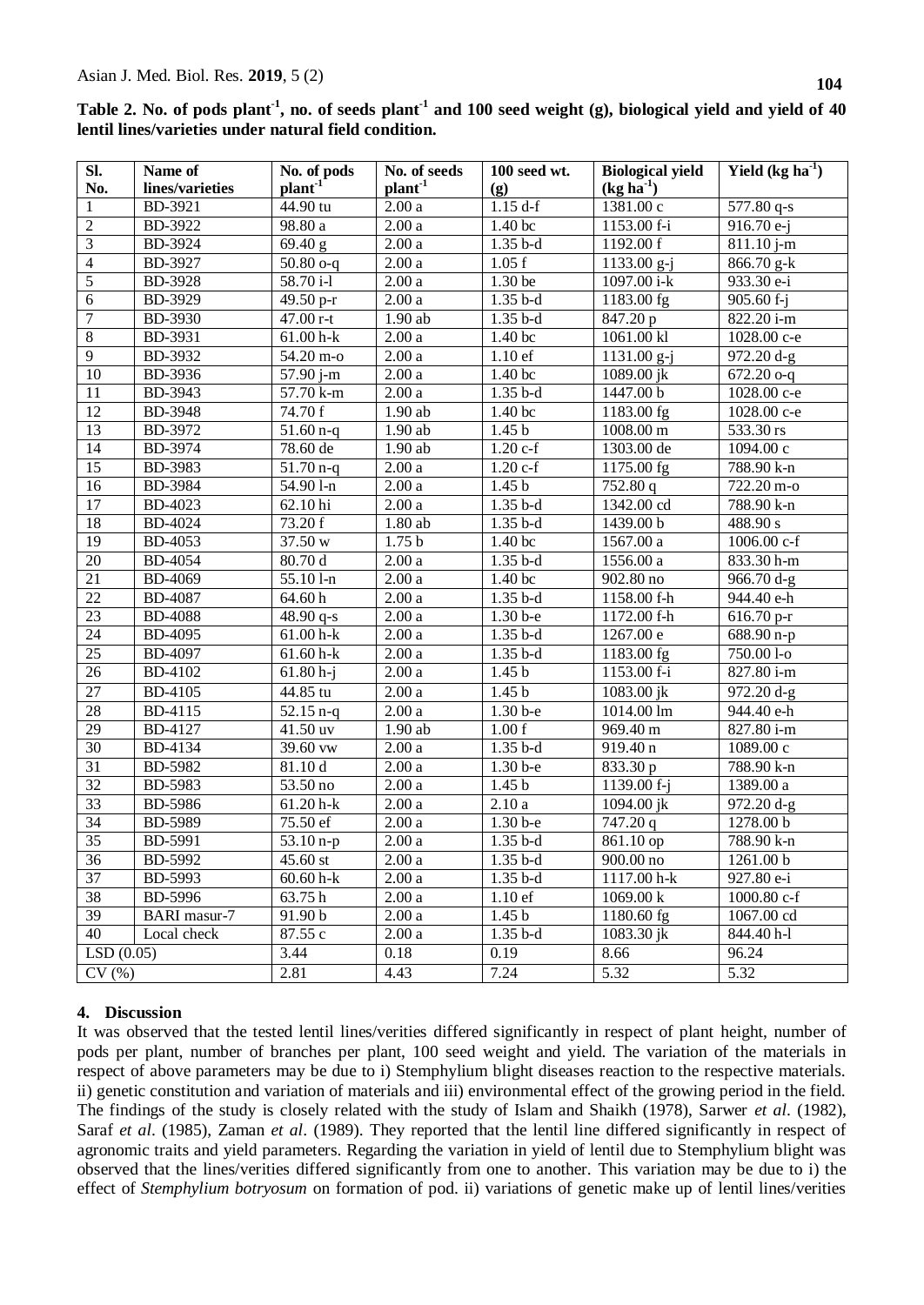and iii) growing conditions of plants. Bakr (1993), Mwakutuy (2002), Neubauer (1998) reported yield reduction of lentil due to Stemphylium blight. They were described that yield reduction of lentil increased with the increasing of Stemphylium blight disease severity.

With the findings of the present study it may be concluded that the materials of lentil that showed resistant reaction in November-2011 to April-2012 to *S. botryosum* need to be tested for furthers conformation of the result of this study. In the experimental period it was concluded that after harvesting of all lines/varieties it can be seen that nine lines/varieties were gave highest yield 1028 to 1389 (kg ha<sup>-1</sup>) viz. BD-3931, BD-3943, BD-3948, BD-3974, BD-4134, BD-5983, BD-5989, BD-5992 and BARI Masur-7.

#### **5. Conclusions**

Stemphylium blight of lentil caused by *Stemphylium botryosum* is considered now a days as one of the most important constrains of lentil production in Bangladesh. The tested lentil lines/verities differed significantly from one to another in respect of growth and yield contributing parameters. Minimum days of  $1<sup>st</sup>$  flowering recorded in BD-3927, BARI masur-7, BD-3930, BD-3943, BD-3948, BD-4054, BD-4102 and 50% flowering recorded in BD-3922. Minimum days of maturity were recorded in BD-3924 and BD-3927. Minimum weight of 100 seeds, grain yield and biological yield recorded in the BD-5989, BD-4024, BD-5989, respectively and minimum number of branches per plant and no. of pods per plant was recorded in BD-4097 and BD-4053 respectively. The maximum no. of pods per plant and biological yield (kg/ha) was recorded in a single line/varieties BD-3922 and BD-4053; maximum days to maturity & no. of branches was found in BD-4024 and BD-3936 and weight of 100 seeds, yield in kg per hectare (grain yield) was found in BD-5986 and BD-5983 respectively. After harvesting the all of lines/varieties it can be seen that nine lines/varieties were gave highest yield (kg/ha) 1028 to 1389 (kg/ha) viz. BD-3931, BD-3943, BD-3948, BD-3974, BD-4134, BD-5983, BD-5989, BD-5992 and BARI Masur-7. From the above discussion it can be concluded that the tested lentil lines/verities differed significantly in respect of plant height, number of pods per plant, number of branches per plant, 100 seed weight & yield. So these lines/verities can be used as resistant genetic material for further study in genetic engineering to create new varieties/lines by transferring the resistant gene in high yielding local susceptible varieties.

#### **Conflict of interest**

None to declare.

#### **References**

- Bakr MA, 1993. Plant protection of lentil in Bangladesh. In Erskine, W and Saxena, M. C. (eds). Lentil in South Asia, Proceedings of the Seminar on lentil South Asia, 11-15 March 1991, New Delhi, India, ICARDA, Aleppo, Syria. 236 pp.
- Bakr M and M Zahid, 1986. Stemphylium blight: a new disease of lentil in Bangladesh. Bangladesh J. Plant Pathol., 2: 69–70.
- Bayaa B and W Erskine, 1998. Diseases of lentil. In: Allen DJ, Lenné JM (eds) The pathology of food and pasture legumes. CAB International, Wallingford, pp. 442–443.
- Benniza S, 2005. News From The Pulse Pathology Front. Crop Development Center. University of Saskatchewan. Canada.
- Das S and W Kabir, 2016. Pulses Production in Bangladesh: Status and Drivers for Enhancement. Conference: Pulses for Sustainable Agriculture and Human Health At: Delhi, Pusa Affiliation: International Food Policy Research Institute.
- Hossain MB, MZF Begum, MS Alam, MM Hasan and MR Amin, 2014. Growth, yield and yield components of lentil as influenced by irrigation and weeding regime. J. Environ. Sci. & Natural Resources, 7: 155-161.
- Iqbal A, IA Khalil, N Ateeq and MS Khan, 2006. Nutritional quality of important food legumes. Food Chem., 97: 331–335.
- Isaacs J, 2014. Lentils with blight can be misdiagnosed. Stemphylium blight is turning up in more and more seed lab tests, but is often misdiagnosed when it's found out in the field. Crops, Features, Lentils.
- Islam MZ and MAQ Shaikh, 1978. Correlation and path-coefficient analysis of yield and yield components in lentil. Bangladesh Journal of Agricultural Science, 5: 67-72.
- Kant P, M Materne, MS Rodda and AT Slater, 2017. Screening lentil germplasm for stemphylium blight resistance. Australasian Plant Pathol., 46: 1-8.
- Kumar S, S Barpete, J Kumar, P Gupta and A Sarker, 2013. Global lentil production: constraints and strategies. SATSA Mukhapatra - Annual Technical Issue 17.